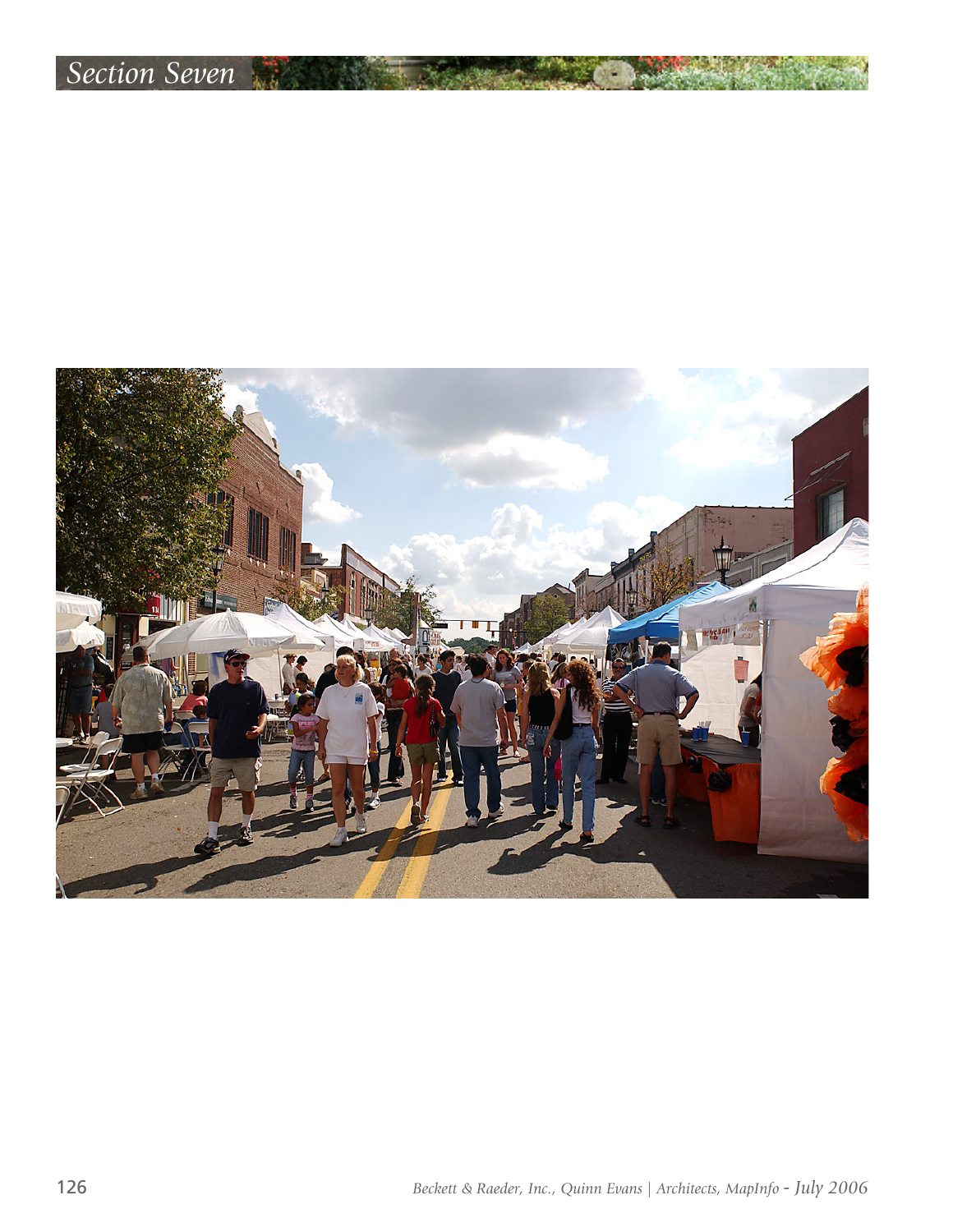# *Strategic Plan Schedule*

#### Schedule Summary

The City of Northville Downtown Strategic Plan area reflects the projects and programs identified through the community and DSC process. The accompanying tables compartmentalize the projects and programs into broad categories including Physical Improvement Strategies, Redevelopment Strategies, and strategies associated with the National Main Street approach: Organizational Strategies, Economic Restructuring Strategies, Design Strategies, and Local Government Strategies.

Each project and program is listed by title, description, responsible party, activity time frame, and funding program. The activity time frame is based on the relative prioritization given by participants at the Joint Planning Session and Public Workshops. It is outlined by calendar year and results in an aggressive program for the City of Northville and the DDA. Due to statutory responsibilities and funding potentials the DDA emerges as the primary responsible party leading the revitalization effort.

The Implementation Strategy is based on several critical components:

- The implementation strategy is structured under the framework of the Main Street program.
- The DDA assumes the lead role in the implementation of projects and programs.
- The organizational structure of the DDA will be amended to reflect the basic committee structure of the Main Street program. In this regard the current Finance Committee of the DDA would become the Economic Restructuring Committee of the DDA.
- The DSC would be dissolved with the adoption of the Strategic Plan and members of this Committee would become members of either the Organizational, Promotions and Marketing, Design, or Economic Restructuring committees.
- The DDA would facilitate an annual joint planning session to review the progress of the implementation strategy and make any modifications in the sequencing of projects and programs, or the deletion or inclusion of projects.

Based on conversations with City Administrators and the Executive Director of the DDA, funding for the implementation strategy can come from bond proceeds, park credit funds, and DDA fund reserves. These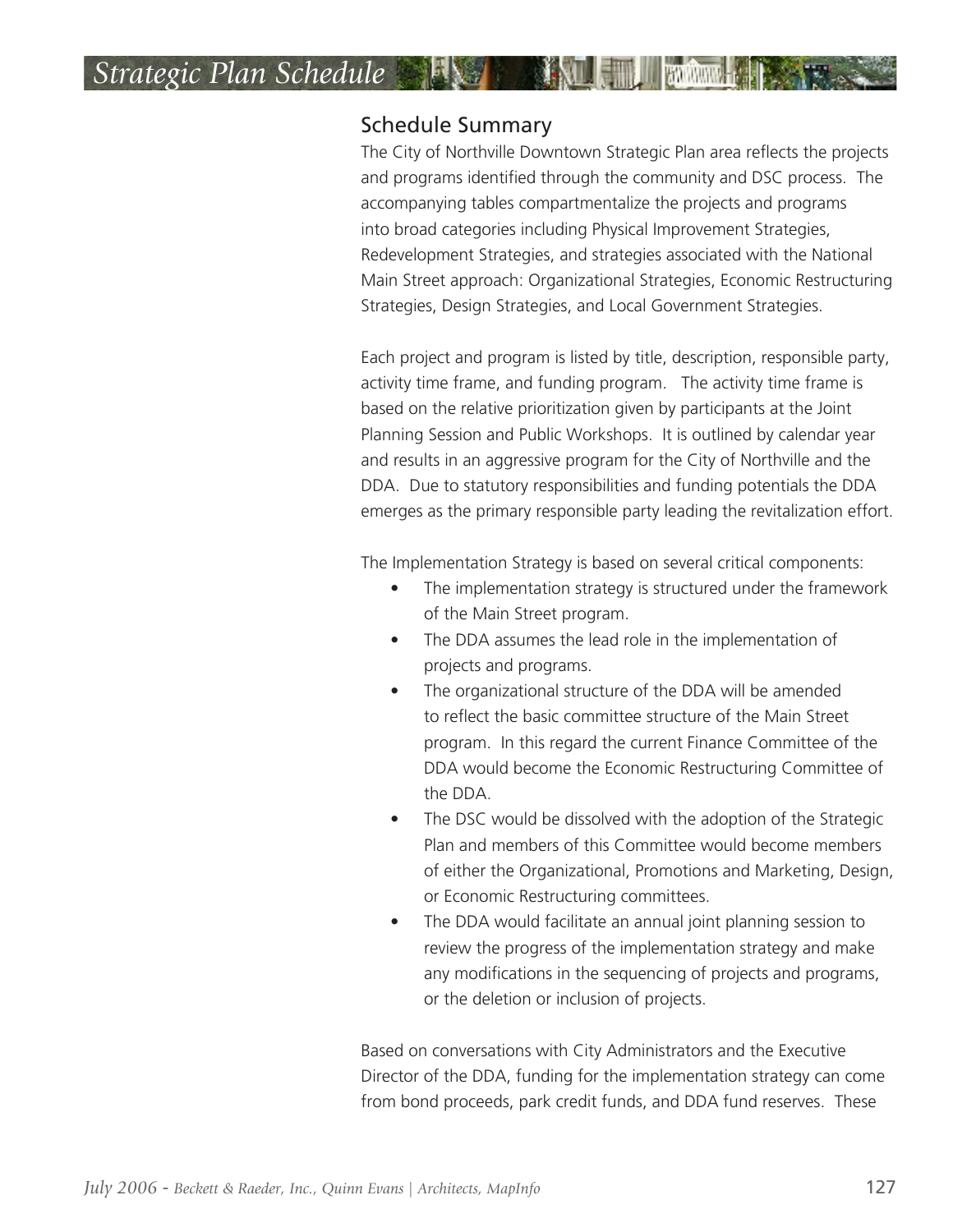#### *City of Northville*

funds are forecasted at:

| • City LTGO Bond / DDA Supported    | \$4,500,000 |
|-------------------------------------|-------------|
| • Parking Credit Fund Cash Reserves | \$415,000   |
| • DDA Fund Reserves                 | \$790,000   |
| • Total Potential Funds Available   | \$5,705,000 |

In addition to these funds the City of Northville contributes funds toward street maintenance and improvement projects through their annual capital improvement program. For example, in fiscal years 2007 and 2008 the City's Major Street Fund will contribute approximately \$500,000 toward the milling and resurfacing of Hutton / Main and the reconstruction of Main Street. Concurrent with the City's reconstruction of Main Street, it is recommended that the Main Street streetscape project be reconstructed which is incorporated in the Implementation Strategy. Funds from the Michigan Department of Transportation (MDOT) enhancement and non-motorized programs, and the Michigan Department of Natural Resources (MDNR) have been identified as potential matching sources for trail, gateway, and park related projects.

Another source of funding targeted at "community-wide" benefit projects is the City of Northville Breakage Fund, which are revenues derived from Northville Downs. A potential project for these funds is the improved connection from downtown to Ford Field and Mill Race District.

Many of the projects require more specific conceptual designs and estimated construction cost budgets prior to establishing capital budgets. However, several of these conceptual designs should be executed in 2006 resulting in plans and budgets needed to determine the amount of a Limited General Obligation Bond for implementation.

The sequencing of project development follows a traditional design and construction path. The graphic on page 130 highlights this sequence and resulting products.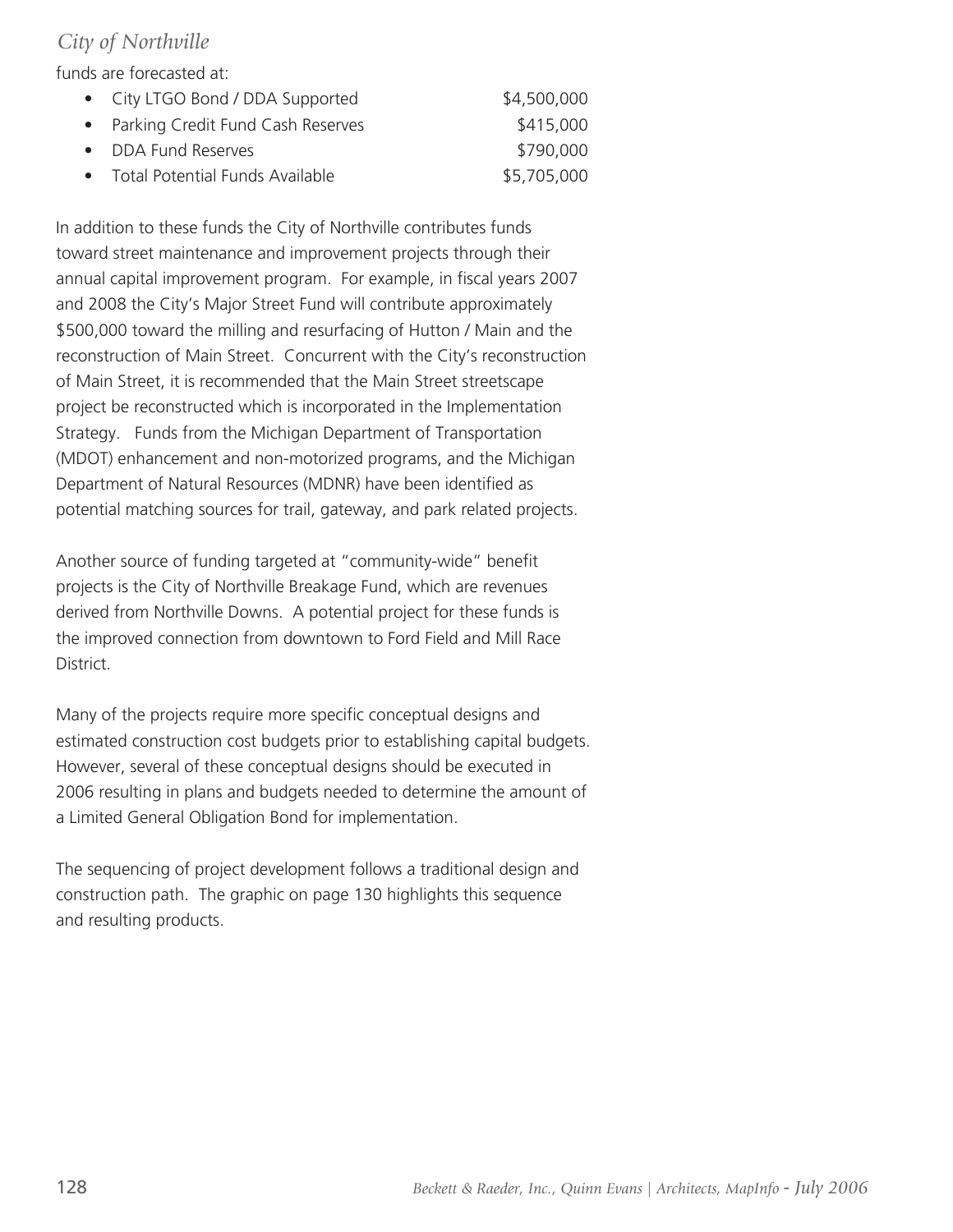#### *Section Seven*

## *Strategic Plan / Schedule - Sheet 1*

#### *Figure 15*

|         |                                                                                        |                                                                                                                                                                                                                                                           | <b>RESPONSIBLE PARTY</b>                            |                                                                               |                           | <b>FUNDING PROGRAM</b>                 |                                          |                                                          |
|---------|----------------------------------------------------------------------------------------|-----------------------------------------------------------------------------------------------------------------------------------------------------------------------------------------------------------------------------------------------------------|-----------------------------------------------------|-------------------------------------------------------------------------------|---------------------------|----------------------------------------|------------------------------------------|----------------------------------------------------------|
|         | <b>Physical Improvement Strategies</b>                                                 | Project / Program Description / Action Items                                                                                                                                                                                                              | <b>Primary Party</b>                                | <b>Secondary Party</b>                                                        | <b>Activity Timeframe</b> | Conceptual Design Cost Primary Funding |                                          | Ancillary Funding                                        |
| А       | Build new town square.                                                                 | Commission a design study to determine program and space requirements. Relocate<br>existing parking. Design new park and activate edges with shop entrances and outdoor<br>cafes resulting in a proposed site plan and pre-construction document designs. | DDA, City                                           | Planning Com., Chamber,<br>Recreation Dept., Arts Com.,<br>Landlords, Theater | 2006                      | \$18,750                               | <b>DDA</b>                               |                                                          |
| В       | Integrate farmers market into downtown.                                                | Work with Chamber and vendors to determine need. Develop program and determine<br>capacity, parking, and circulation. Develop site plan and building designs.                                                                                             | DDA, Chamber                                        | City, Recreation Dept., Arts.<br>Com., Planning Com.                          | 2006                      | \$24,750                               | <b>DDA</b>                               |                                                          |
| C       | Determine future parking expansion needs.                                              | Arrive at a decision for parking supply and demand. Conduct quarterly updates of parking<br>counts. Assess on-street parking opportunities.                                                                                                               | <b>DDA</b>                                          | City                                                                          | Ongoing                   | \$15,000                               | City Parking Fund                        | <b>DDA</b>                                               |
| D       | Encourage and facilitate sidewalk cafes and outdoor seating.                           | Encourage outdoor cafes. Choose appropriate locations, and provde design assistance on<br>clearance and furniture types.                                                                                                                                  | <b>DDA</b>                                          | Planning Commission                                                           | 2006                      | \$0                                    | City                                     |                                                          |
|         | Improve connection to Ford Field and the Mill Race District.                           | Determine historically significant components. Prepare site analysis and site plan and seek<br>eligible funding.                                                                                                                                          | City, DDA, Recreation Dept.                         | Northville Historic Society, State o<br>Michigan, Private Donors              | 2006                      | \$16,250                               | DDA                                      | City Breakage Revenue,<br>MDNR, MDOT, Ford<br>Foundation |
|         | Implement Center Street and Main Street streetscapes.                                  | Design consistent streetscape and parking improvements and have a DDA Design<br>Committee review these projects. Completion of a physical design plan will identify project<br>priorities.                                                                | DDA, City                                           | HDC, Chamber, NCBA, Arts<br>Com., Beautification Com.                         | 2006                      | \$35,000                               | DDA                                      | City through Local Street<br>CIP Program                 |
| G       | Convert Mary Alexander Court from one-way to two-way traffic<br>flow.                  | Determine optimum circulation flow, geometrics, delivery locations, and on-street parking<br>opportunities and prepare site plan with a pedestrian scale design. Project also includes<br>street milling and resurfacing.                                 | DDA, City, Planning Com.                            | Chamber, Arts Com., Parking<br>Auth., Landlords, Business<br>Owners           | 2006                      | \$4,750                                | <b>DDA</b>                               | City through Local Street<br>CIP Program                 |
| н       | Establish a pedestrian cut-through on E. Main.                                         | Conduct a building survey to determine the best location for the cut-through. Develop a<br>plan to benefit both the City and landlord. Design a cut-through that complies with<br>building code issues.                                                   | DDA, Landlord                                       | City, Tenants                                                                 | 2006                      | \$10,800                               | <b>DDA</b>                               |                                                          |
|         | Create non-motorized connections.                                                      | Develop nonmotorized transportation master plan and implement projects in phases.                                                                                                                                                                         | City, Recreation Dept., Wayne Co.<br>Parks          | Bike Clubs, Volunteers, Northville<br>Township                                | 2007-2008                 | \$23,500                               | City                                     | City Breakage Revenue,<br>MDOT                           |
|         | Establish gateways to downtown and city entrances.                                     | Determine locations for gateway improvements. Design enhancement and identify art /<br>sculpture opportunities.                                                                                                                                           | City, DDA (within DDA<br>boundaries)                | Planning Com., Beautification<br>Com., Wayne County                           | 2006                      | \$5,000                                | <b>DDA</b>                               | Beautification Committee,<br><b>MDOT</b>                 |
| ĸ       | Improve bus parking and circulation routes.                                            | Determine bus destination points. Assess parking and loading requirements. Provide<br>improved access to the Mill Race Village and Ford Field.                                                                                                            | City, DDA                                           | Mill Race Village, Businesses, Auto<br>Heritage Route Tourism                 | 2006                      | \$0                                    | <b>DDA</b>                               | City, Recreation<br>Department                           |
|         | Incorporate directional signs to Northville from adjacent highways<br>and major roads. | Work with MDOT to incorporate directional signs on I-275 at 8 Mile exit, Sheldon Road, M-<br>14 at Beck Road exit, I-96 at Novi Road and Beck Road exits.                                                                                                 | City, MDOT                                          | Wayne County, Northville<br>Township, DDA, Chamber                            | 2007-2008                 | \$0                                    | <b>DDA</b>                               | City, MDOT                                               |
| м       | Implement a Historic Marker Program                                                    | Establish a historic marker program in the downtown and through the historic districts of<br>the Northville community.                                                                                                                                    | DDA, HDC                                            | City                                                                          | 2007 - 2009               | \$15,000                               | <b>DDA</b>                               | City                                                     |
| N       | Extend Beal Avenue to S. Center Street.                                                | Determine road extension alignment within DDA boundaries (expand boundaries as<br>necessary). Establish public / private partnership funding mechanisms.                                                                                                  | City, Northville Downs, Beal Town<br>Neighborhood   | <b>DDA</b>                                                                    | 2009-2010                 | \$13,500                               | City through Local<br>Street CIP Program | <b>DDA</b>                                               |
| $\circ$ | Build parking lot behind Starbucks.                                                    | Establish public / private partnership and pursue land acquisition. Design parking lot.                                                                                                                                                                   | DDA, Landlords, Business Owners City, Planning Com. |                                                                               | 2009-2010                 | \$0                                    | City Parking Fund,<br><b>DDA</b>         | Property Owners through<br>issuance of easements         |
|         | <b>Redevelopment Strategies</b>                                                        |                                                                                                                                                                                                                                                           |                                                     |                                                                               |                           |                                        |                                          |                                                          |
| A       | CVS Block Redevelopment                                                                | Determine optimum site plan including relocated businesses and consolidated parking lot.<br>Work with CVS and other landlords for a public private partnership.                                                                                           | DDA, CVS, Landlords                                 | City, Planning Com., HDC,<br>Recreation Dept.                                 | 2006                      | \$0                                    | DDA                                      | Planning Commission,<br>Property Owners                  |
| В       | Encourage rehabilitation of downtown buildings.                                        | Encourage rehabilitation of underused building space in the downtown, including second<br>and third story spaces to accommodate residential use. Establish funding incentives and<br>design assistance program.                                           | Planning Com., DDA, Landlord,<br>Tenants            | City                                                                          | 2006-2011                 | \$10,000<br>Annual Allocation          | DDA                                      | Private Property Owners,<br>City                         |
| C       | Redevelop neighborhood south of Cady Street.                                           | Develop master plan. Initiate developer solicitation.                                                                                                                                                                                                     | DDA, Northville Downs, Driving<br>Club, Land Owners | City, Planning Com., HDC                                                      | 2007-2008                 | \$45,000<br>Neighborhood Plan          | DDA                                      | Planning Commission                                      |
| D       | Encourage rehabilitation of Cady Town buildings.                                       | Develop master plan. Study history of area to tie into master plan. Rehabilitate historic<br>industrial buildings. Annex property into the DDA.                                                                                                           | <b>DDA</b>                                          | <b>HDC</b>                                                                    | 2009-2011                 | \$55,000<br>Feasibility Study          | DDA                                      | City                                                     |
|         | Incorporate residential development along Wing Street.                                 | Understand future Post Office functions. Develop master plan. Initiate developer<br>solicitation                                                                                                                                                          | DDA, US Postal Service                              | City, Planning Com.                                                           | 2009-2010                 | \$0                                    | City                                     | Planning Commission                                      |

*City of Northville Downtown Strategic Plan*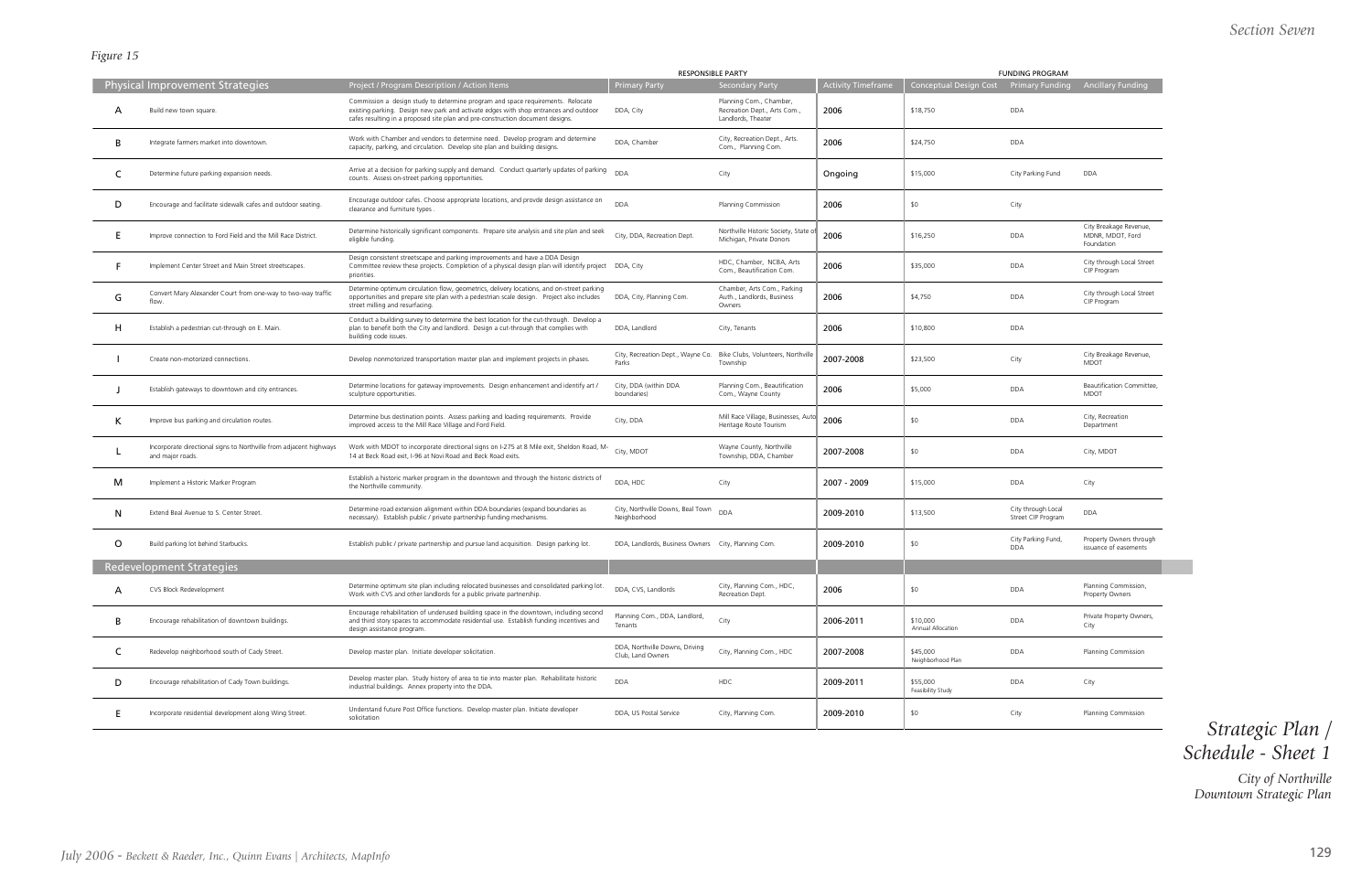### *City of Northville*



Once the conceptual designs are completed, the DDA and the City will need to prioritize, based on estimated costs, the final sequencing of project implementation. A concern is not to over commit DDA funds for bond debt service payments limiting funding potentials for other projects such as parking lot construction or other public improvement projects.